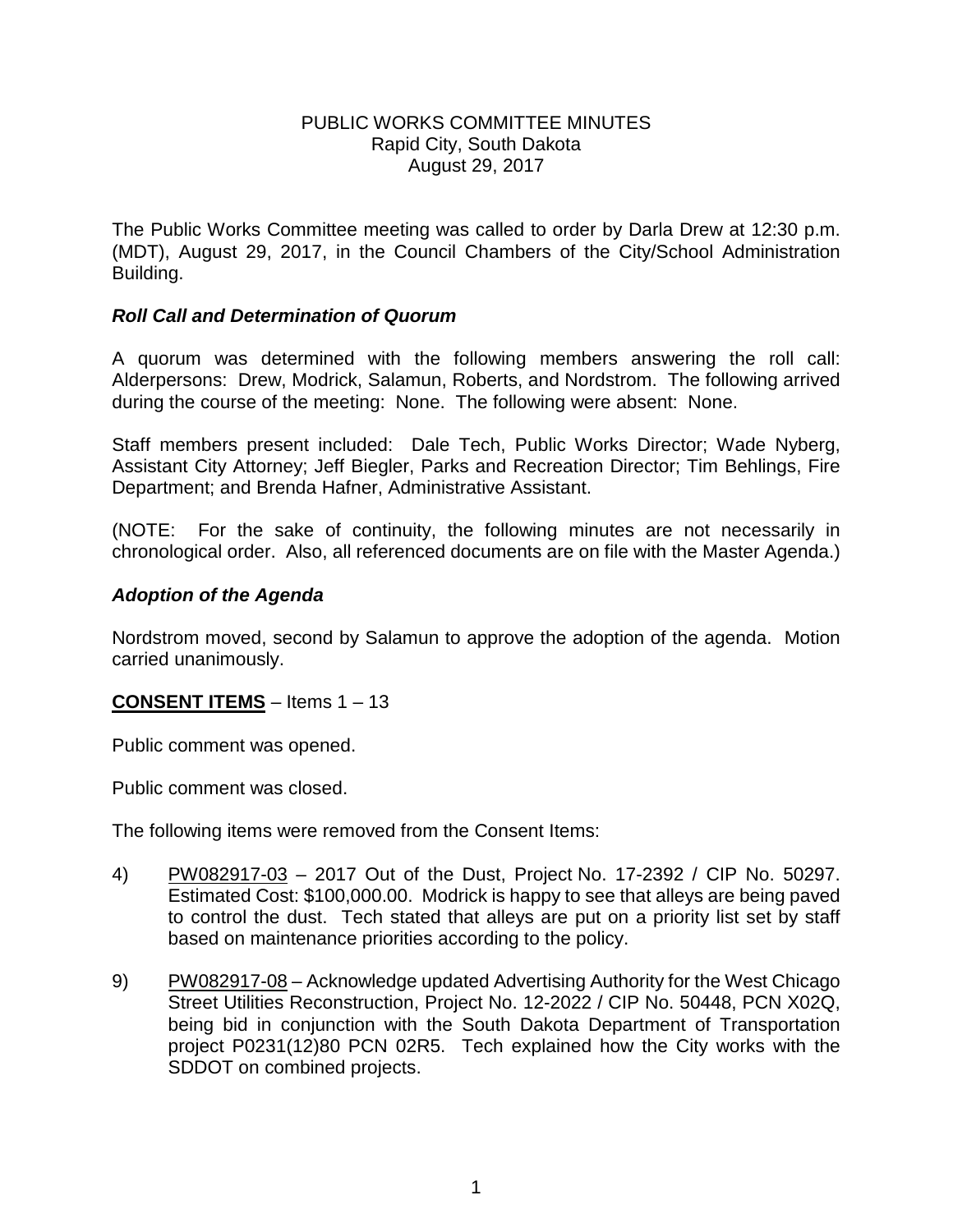13) PW082917-12 – Authorize staff to purchase one Joined Cantilever Hip—Skyway Shade Structure from Dakota Playground (NJPA Award Contract No. 030117-LSI) in the amount of \$38,500 which includes the necessary materials, labor and equipment to install the shade structure at the Sioux Park Tennis Complex.

Roberts moved, second by Salamun to approve Items  $1 - 13$  as they appear on the Consent Items with the exception of Items 4, 9, and 13. Motion carried unanimously.

## **APPROVE MINUTES**

1) Approve minutes of August 15, 2017.

## **ITEMS FROM THE PUBLIC WORKS DEPARTMENT**

## **APPROVE CHANGE ORDER**

- 2) PW082917-01 Change Order #1 to Scull Construction Services for Fire Station 5 Improvements, Project No. 2073 / CIP No. 51158 for an increase of \$20,614.84.
- 3) PW082917-02 Change Order #1F to Mainline Contracting, Inc. for East St. James Water Main Loop, Project No. 16-2346 / CIP No. 50917 for an increase of \$13,640.00.

## **AUTHORIZE MAYOR AND FINANCE OFFICER TO SIGN**

- 5) PW082917-04 Construction Agreement with Black Hills Energy for removal and replacement of existing electrical facilities for East Idaho Street, East Nevada Street, Ivy Avenue – Street and Utility Reconstruction, Project No. 15-2253 / CIP No. 50421.3-1B in the amount not to exceed \$6,000.00.
- 6) PW082917-05 Agreement between the City of Rapid City and HDR Engineering, Inc. for Professional Construction Administration Services for Water Reclamation Facility (WRF) Process Reliability Improvements, Project No. 16-2342 / CIP No. 51141 in the amount of \$79,911.00.
- 7) PW082917-06 Agreement between the City of Rapid City and FMG, Inc. for Design Professional Services for the Omaha Trunk Sewer – First Street to Maple Avenue, Project No. 16-2353 / CIP No. 50878 in the amount of \$110,095.00.
- 8) PW082917-07 Resolution No. 2017-079 a Construction Fee Resolution for Prairie Meadows Subdivision, Phase 3 Water Main Oversizing, Project No. DEV15-1215.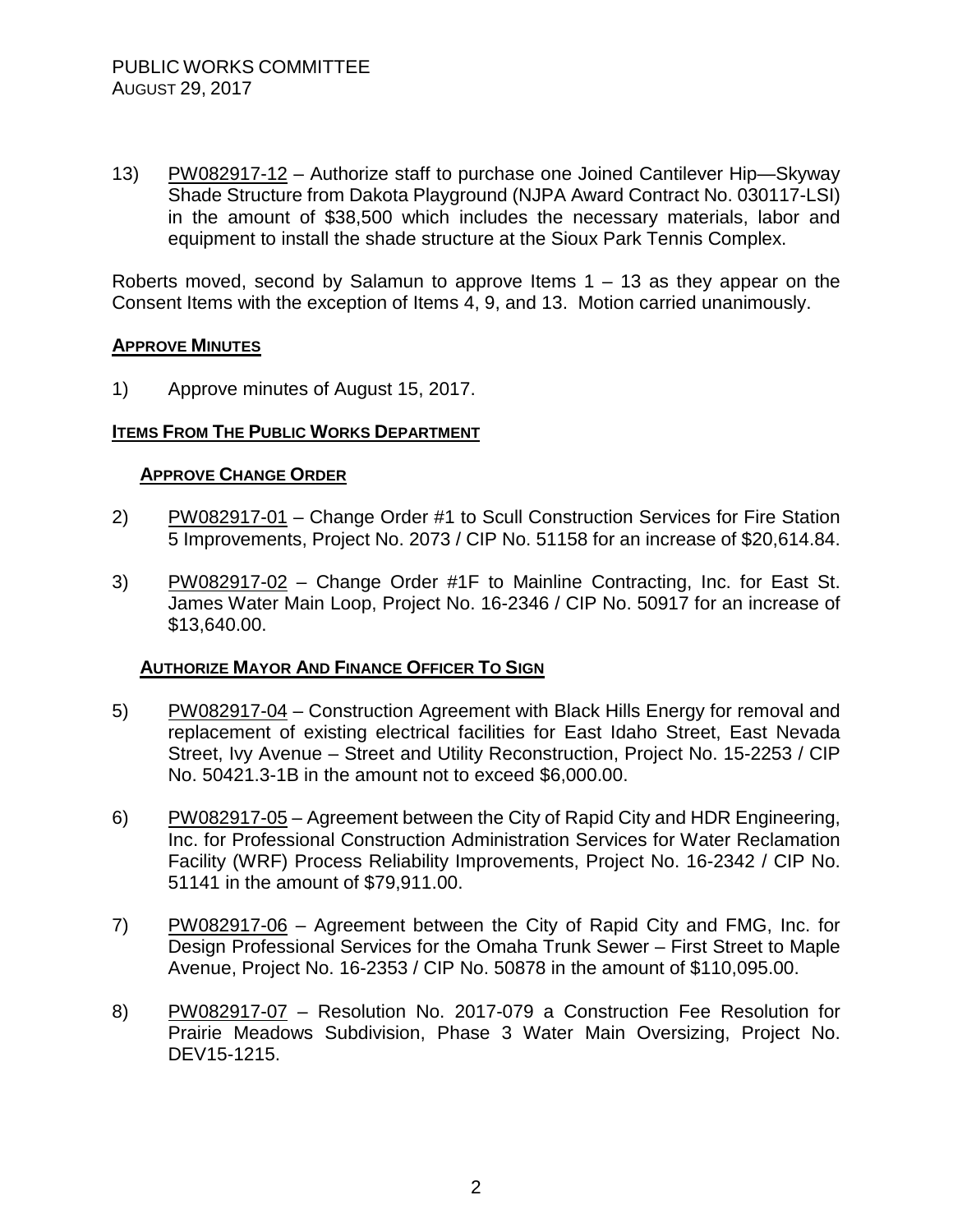# **ENGINEERING SERVICES**

- 10) PW082917-09 Approve Acceptance of Infrastructure for Parkview Estate Townhouses, Hanover Drive – DEV13-1132.
- 11) PW082917-10 Authorize Staff to Seek Proposals for Professional Services for Disk Drive and Haines Avenue Intersection. Project No. 16-2347 / CIP No. 51121.

## **PARKS AND RECREATION DEPARTMENT**

12) PW082917-11 – Authorize the Mayor and Finance Officer to sign an Exclusive Beverage Agreement Between the City of Rapid City and Coca Cola Bottling Company High Country for Parks and Recreation facilities.

END OF CONSENT ITEMS

# **ITEMS FROM THE PUBLIC WORKS DEPARTMENT**

## **AUTHORIZE STAFF TO ADVERTISE FOR BIDS**

4) PW082917-03 – Modrick moved, second by Salamun to Authorize Staff to Advertise for Bids for 2017 Out of the Dust, Project No. 17-2392 / CIP No. 50297. Estimated Cost: \$100,000.00. Modrick is happy to see that alleys are being paved to control the dust. Tech stated that alleys are put on a priority list set by staff based on maintenance priorities. Motion carried unanimously. *On consent calendar*

## **ENGINEERING SERVICES**

9) PW082917-08 – Nordstrom moved, second by Modrick to Acknowledge updated Advertising Authority for the West Chicago Street Utilities Reconstruction, Project No. 12-2022 / CIP No. 50448, PCN X02Q, being bid in conjunction with the South Dakota Department of Transportation project P0231(12)80 PCN 02R5. Tech explained how the City works with the SDDOT on combined projects. Motion carried unanimously. *On consent calendar*

## **PARKS AND RECREATION DEPARTMENT**

13) PW082917-12 – Salamun moved, second by Nordstrom to Authorize staff to purchase one Joined Cantilever Hip—Skyway Shade Structure from Dakota Playground (NJPA Award Contract No. 030117-LSI) in the amount of \$38,500 which includes the necessary materials, labor and equipment to install the shade structure at the Sioux Park Tennis Complex. Biegler confirmed that the cost includes the structure and installation. Motion carried unanimously. *On consent calendar*